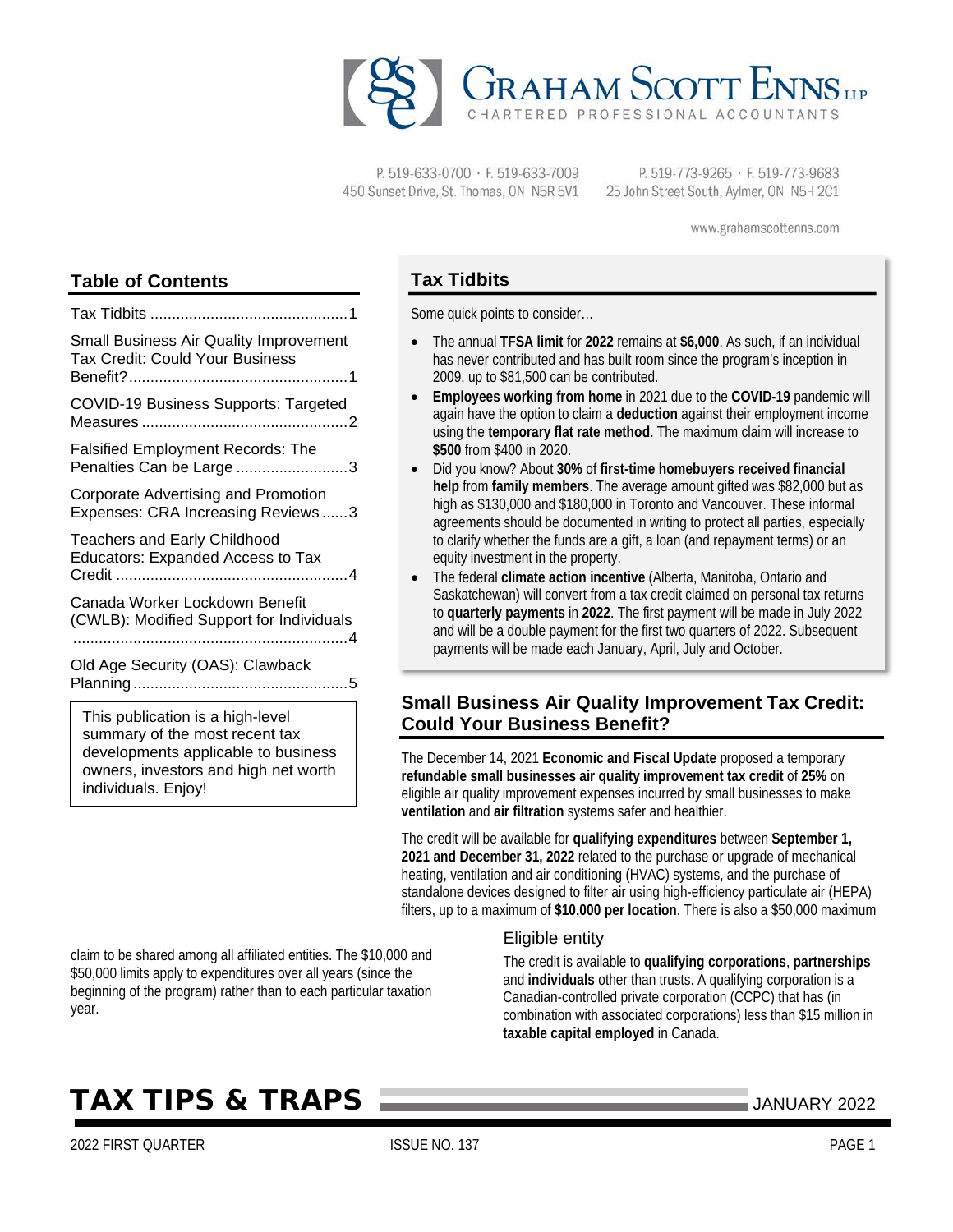### Qualifying expenditures

To qualify, expenditures must be made for a **qualifying location** in Canada used by the entity in its ordinary commercial activities.

### Claiming the credit

Expenses incurred September 1 - December 31, 2021 are claimed in the entity's first tax year that ends on or after January 1, 2022, while expenses incurred January 1 - December 31, 2022 are claimed in the tax year in which the expenditure was incurred.

The credits are taxable in the taxation year in which they are claimed.

**ACTION:** Maintain and provide us with any receipts for amounts expended that may benefit from this tax credit.

## <span id="page-1-0"></span>**COVID-19 Business Supports: Targeted Measures**

In the Fall of 2021, the government **revised several business supports** provided due to the COVID-19 pandemic.

The changes include extending the **Canada Recovery Hiring Program** (CRHP) to May 7, 2022 and increasing the subsidy rate to 50%. The **wage and rent subsidies** under the previous Canada Emergency Wage Subsidy (CEWS) and the Canada Emergency Rent Subsidy (CERS) are also being modified to provide much **more targeted support** to assist the hardest-hit businesses and those in the tourism and hospitality sector and extended to May 7, 2022.

While the base rules for the wage and rent subsidies under the more targeted approach are similar to the previous CEWS and CERS rules, there are some changes.

**Both** the **wage subsidy** and the **rent subsidy** are available under any of the following **three gateways**:

- **Hardest-Hit Business Recovery Program** available to entities with a prior year revenue decline and a current period revenue decline of at least 50%;
- **Tourism and Hospitality Recovery Program** available to qualifying tourism or hospitality entities with a prior year revenue decline and a current period revenue decline of at least 40%; and
- **Local Lockdown Program** available for businesses in all sectors, subject to a qualifying public health restriction, with a current revenue decline of at least 40% (25% in some periods).

Hardest-Hit Business Recovery Program (HBRP)

**Eligibility** for the **HBRP** would require **revenue declines** of **at least 50%** for both of the following:

1. the **current month** (determined under the existing CEWS and CERS rules); and

# TAX TIPS & TRAPS JANUARY <sup>2022</sup>

2. the **average** of the **first 13 CEWS periods** (March 15, 2020 to March 13, 2021), referred to as the **12-month revenue decline**.

The **12-month revenue decline** would be calculated as the **average** of **all** revenue decline **percentages from March 2020 to February 2021** (claim periods 1-13, excluding either claim period 10 or 11, which used the same comparative periods). Any periods in which an entity was **not carrying on** its **ordinary operations** for reasons other than a public health restriction (for example, because it is a seasonal business) would be **excluded** from this calculation.

The HBRP would be based on the **qualifying remuneration** (the same amounts previously eligible for CEWS) and **qualifying rent expense** (the same amounts previously eligible for CERS) at a rate based on the **current-month revenue decline**. At the **minimum** revenue decline of 50%, the subsidy would be **10%**, rising to a **maximum** of **50%** where the revenue decline is 75% or more. These subsidy rates would be halved for periods after March 12, 2022.

| Hardest-Hit Business Recovery Program (HBRP) Subsidy<br>Rates |                                                                                                                                 |                                                                                                                                 |  |
|---------------------------------------------------------------|---------------------------------------------------------------------------------------------------------------------------------|---------------------------------------------------------------------------------------------------------------------------------|--|
| Current-month<br>revenue decline                              | Periods 22 – 26<br>October 24, 2021<br>to March 12, 2022                                                                        | Periods 27 - 28<br>March 13, 2022 to<br>May 7, 2022                                                                             |  |
| 75% and over                                                  | 50%                                                                                                                             | 25%                                                                                                                             |  |
| $50 - 74%$                                                    | $10% +$ (revenue<br>decline-50%) x<br>1.6<br>$(e.g., 10\% + (60\%)$<br>revenue decline -<br>50%) $x 1.6 = 26%$<br>subsidy rate) | $5% +$ (revenue<br>decline - 50%) x<br>0.8<br>$(e.g., 5\% + (60\%)$<br>revenue decline -<br>50%) $x 0.8 = 13%$<br>subsidy rate) |  |
| በ – 49%                                                       | 0%                                                                                                                              | 0%                                                                                                                              |  |

The rates are summarized in the chart below:

**Lockdown support** would **also** be available as under the previous CERS rules.

### Tourism and Hospitality Recovery Program (THRP)

The THRP would target the **tourism and hospitality** sector, with examples including hotels, restaurants, bars, festivals, travel agencies, tour operators, convention centres, providers of cultural activities and convention and trade show organizers.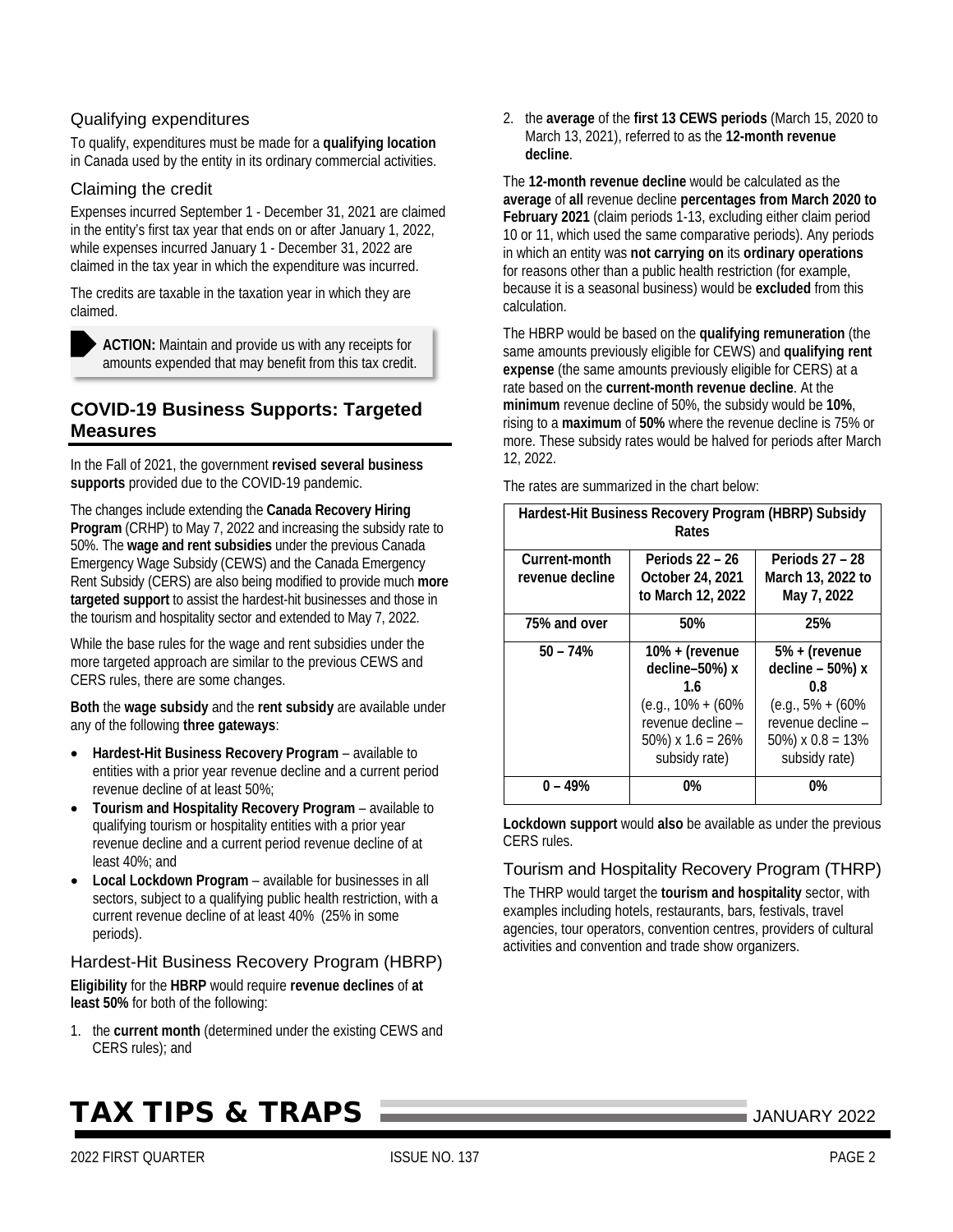**Eligibility** for the **THRP** would require **revenue declines** of **at least 40%** for both of the following:

- 1. the **current month** (determined under the existing CEWS and CERS rules); and
- 2. the **average** of the **first 13 CEWS periods** (March 15, 2020 to March 13, 2021), referred to as the **12-month revenue decline** (calculated in the same way as the HBRP).

At the **minimum** revenue decline of 40%, the subsidy would be **40%**, equal to the revenue decline, rising to a **maximum** of **75%** where the revenue decline is 75% or more. These subsidy rates would be halved for periods after March 12, 2022.

The rates are summarized in the chart below:

| Tourism and Hospitality Recovery Program (THRP)<br><b>Subsidy Rates</b> |                                                          |                                                     |  |
|-------------------------------------------------------------------------|----------------------------------------------------------|-----------------------------------------------------|--|
| Current-month<br>revenue decline                                        | Periods 22 - 26<br>October 24, 2021<br>to March 12, 2022 | Periods 27 - 28<br>March 13, 2022 to<br>May 7, 2022 |  |
| 75% and over                                                            | 75%                                                      | 37.5%                                               |  |
| $40 - 74%$                                                              | revenue decline                                          | 1/2 of revenue<br>decline                           |  |
| $0 - 39%$                                                               | 0%                                                       | 0%                                                  |  |

**Lockdown support** would **also** be available as under the previous CERS rules.

### Increased cap on qualified rent expense

Under CERS, qualified **rent expenses** were **limited** to \$75,000 per location and an **aggregate of \$300,000** for **all locations** within an **affiliated group**. The **aggregate monthly cap** is **increased** from \$300,000 to **\$1,000,000** for rent subsidies under the new gateway.

### Local Lockdown Program

**Organizations** that are subject to a **public health restriction** are proposed to be **eligible for support** at the **same rates** applicable for the **THRP** (see above), **regardless of sector**.

The base rules require having one or more **locations subject** to a **public health restriction** lasting for **at least seven days** in the current claim period that requires them to **cease activities** that accounted for **at least 25%** of total **revenues** during the prior reference period. This would **not require** meeting the **12-month revenue decline**, only a current-month decline. It would be available to **all affected organizations**, regardless of sector.

Special rules were introduced to provide expanded access to this program from December 19, 2021 to February 12, 2022. The expansion allows entities to qualify if they are subject to a capacity-limiting public health restriction of 50% or more. In addition, the current-month revenue decline threshold is reduced to 25% (from 40%).

# TAX TIPS & TRAPS JANUARY <sup>2022</sup>



**ACTION:** Targeted wage and rent subsidies are still available to those particularly hard-hit entities or those in the tourism and hospitality industry. Ensure to apply if eligible.

# <span id="page-2-0"></span>**Falsified Employment Records: The Penalties Can be Large**

With numerous COVID-19 benefits being based on **employment** and remuneration levels, the federal government has likely become increasingly concerned with **falsified employment records**. However, this is not a new issue. In particular, the government already has experience dealing with **false records** used to increase access to **employment insurance** (EI) benefits.

Employers can face **penalties of up to the greater of \$12,000** and the total of **all claimants' penalties** in relation to the offences. In addition, false claims by the applicant would result in an **increased number of required hours** to qualify for EI benefits in the future, with the specific number dependent on the value of the EI overpayment.

A September 14, 2021 **Federal Court case** addressed a **\$15,277 penalty** that was assessed for a single employee's records.

In respect of COVID-19 subsidies, employers may be subject to **penalties** including the following:

- **loss of all CEWS, CERS and CRHP benefits** for the period **plus a 25% penalty** for manipulations of **revenue**;
- **loss of all CRHP benefits** for the period **plus a 25% penalty** for manipulations of **remuneration**;
- **gross negligence penalties** of **50%** of any applicable disallowed claims;
- third-party **penalties to advisors** equal to their **compensation** from the employer **plus as much as \$100,000** in situations of culpable conduct; and/or
- in the extreme, **criminal liability** for false statements, attracting penalties of up to **200%** of the excessive claim and potential imprisonment for upwards of **five years**.

**ACTION:** Maintain supporting employment activity documentation as the government will be looking for situations in which employment records were falsified.

# <span id="page-2-1"></span>**Corporate Advertising and Promotion Expenses: CRA Increasing Reviews**

Over the past few years, CRA has taken a **targeted approach** in reviewing amounts claimed under **specific lines** (based on the type of claim) of a **corporate tax return**. Various projects conducted included reviews of **professional fees**, **travel expenses** and the **purchase** of **certain vehicles.**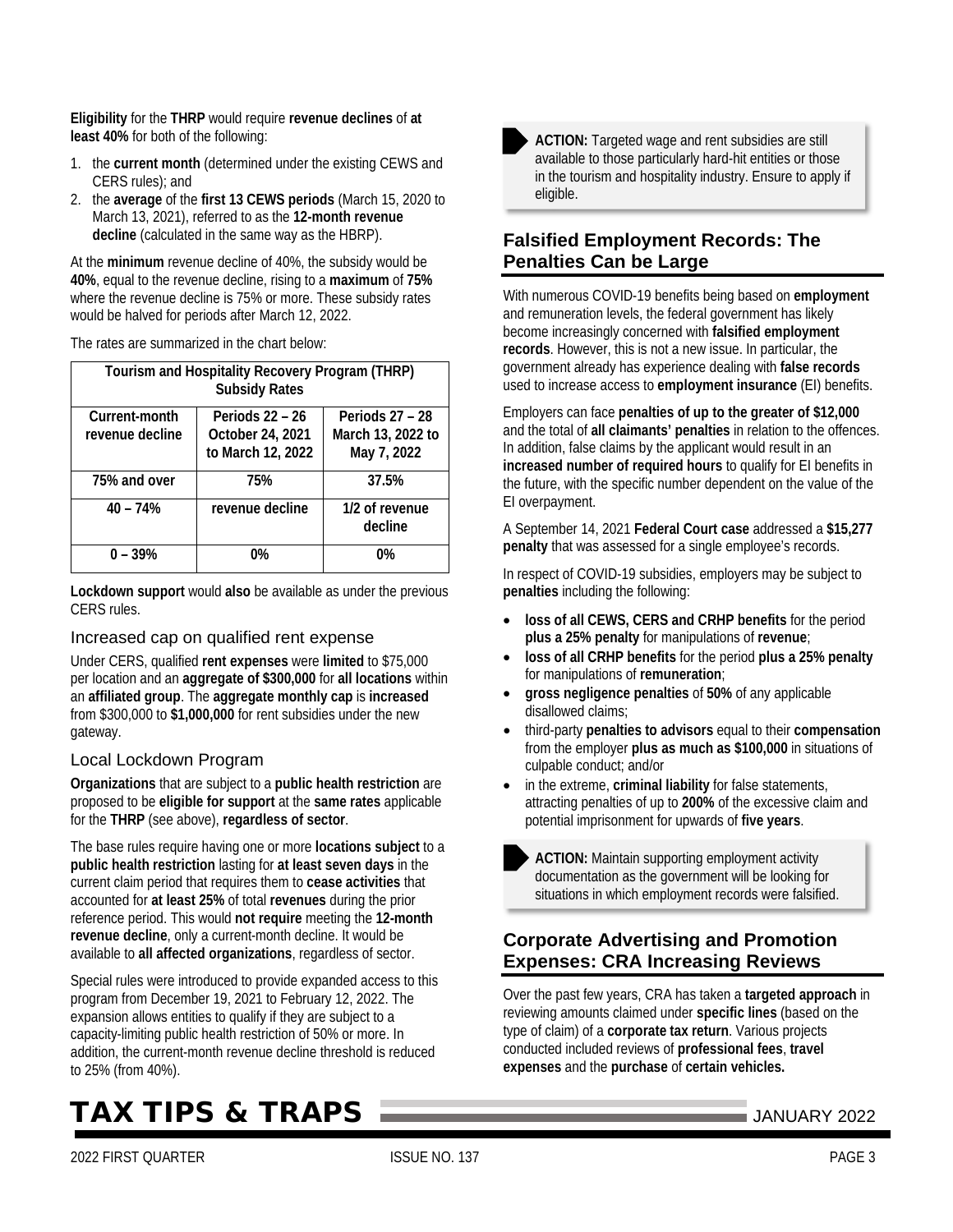CRA has recently focused their efforts on **advertising and promotion expenses** claimed by corporations. As part of this most recent project, CRA is asking for the following:

- a **detailed list of the transactions** (or the general ledger entries) related to the **expenses**; and
- a **copy** of the **invoices** and **receipts** for the **ten largest transactions** included in the expenses.

While there are many reasons to obtain this type of information, CRA may be analyzing **whether** any amounts deducted were **personal**, **not wholly or partially deductible**, or should have been **capitalized**. For example, provided no exceptions are available, amounts paid for food, beverages or entertainment are only 50% deductible to the corporation. Also, green fees for golf and membership fees in a golf club are not deductible regardless of whether they are incurred for business purposes.

**ACTION:** Be aware that additional CRA activity in these areas could result in extra time and administrative costs.

## <span id="page-3-0"></span>**Teachers and Early Childhood Educators: Expanded Access to Tax Credit**

The **eligible educator school supply tax credit** is a refundable tax credit that allows **teachers and early childhood educators** to claim up to \$1,000 for **amounts** expended (for which no allowance or reimbursement was provided) for **supplies** and some **durable goods** used to **teach** or facilitate students' **learning**. Individuals must have a **certificate** from their employer attesting to the eligibility of their expenses for the year.

### Shift to online learning

In an October 19, 2021 **Technical Interpretation**, CRA stated that if a **shift** has been made **to** an **online classroom** due to **COVID-19**, supplies consumed could **still** be **eligible** for the educator school supply tax credit.

### Enhancements to the credit

The government has proposed to **enhance** the eligible educator school supply tax credit to **25% of eligible supplies** from the existing 15% credit and **expand** the list of **durable goods** eligible for the credit, both effective for 2021 tax years. The **limit** of **\$1,000** of eligible supplies remains **unchanged**.

The expanded list of **durable goods** includes all of the following (the first four items were previously allowed, while the other items have been added for 2021 and onwards):

- books;
- games and puzzles;
- containers (such as plastic boxes or banker boxes);
- educational support software;
- **calculators** (including graphing calculators);

# TAX TIPS & TRAPS JANUARY <sup>2022</sup>

- external **data storage** devices;
- web cams, microphones and headphones;
- multimedia **projectors**;
- **wireless pointer** devices;
- **electronic** educational **toys**;
- digital **timers**;
- **speakers**;
- **video streaming devices**;
- **printers**; and
- **laptop, desktop and tablet computers**, provided that none of these items are made available to the eligible educator by their employer for use outside of the classroom.

**ACTION:** Ensure to provide receipts for amounts expended by teachers and early childhood educators based on the expanded list of eligible expenses for the credit.

# <span id="page-3-1"></span>**Canada Worker Lockdown Benefit (CWLB): Modified Support for Individuals**

The CWLB provides a **\$300 per week** benefit to **employees and self-employed persons** unable to work due to a **public health restriction** lasting at least **seven consecutive days**. It will apply **only to regions designated** by the federal government as eligible in the period. This would be in regions where provincial or territorial governments have introduced **capacity-limiting restrictions of 50% or more**. CRA posted [a webpage](https://www.canada.ca/en/revenue-agency/services/benefits/worker-lockdown-benefit/cwlb-regional-lockdowns.html) listing designated regions. As of January 11, 2022, Saskatchewan was the only region with no eligibility. Quebec and Northwest territories had certain regions eligible, while all the remaining provinces and territories had all regions eligible for at least some periods.

To be eligible, the **applicant must** also meet the **following criteria**:

- **SIN** have a valid social insurance number;
- **Age** be at least 15 years of age on the first day of the week;
- **Residency** be resident and present in Canada during the week;
- **Tax return filed** have filed a 2020 income tax return;
- **Prior earnings** have had, for 2020, or in the 12 months preceding the day on which they make the application, a total income of **at least \$5,000** from employment, self-employment, parental benefits, Canada Emergency Response Benefits (CERB), Canada Recovery Benefits (CRB) or income prescribed by legislation. For 2022 claims, the additional option of using 2021 income will be available;
- **Current benefits** no benefits are available for the same period with respect to EI, provincial parental benefits, the Canada recovery caregiving benefit or the Canada recovery sickness benefit; and
- **Loss of income** the individual must either have: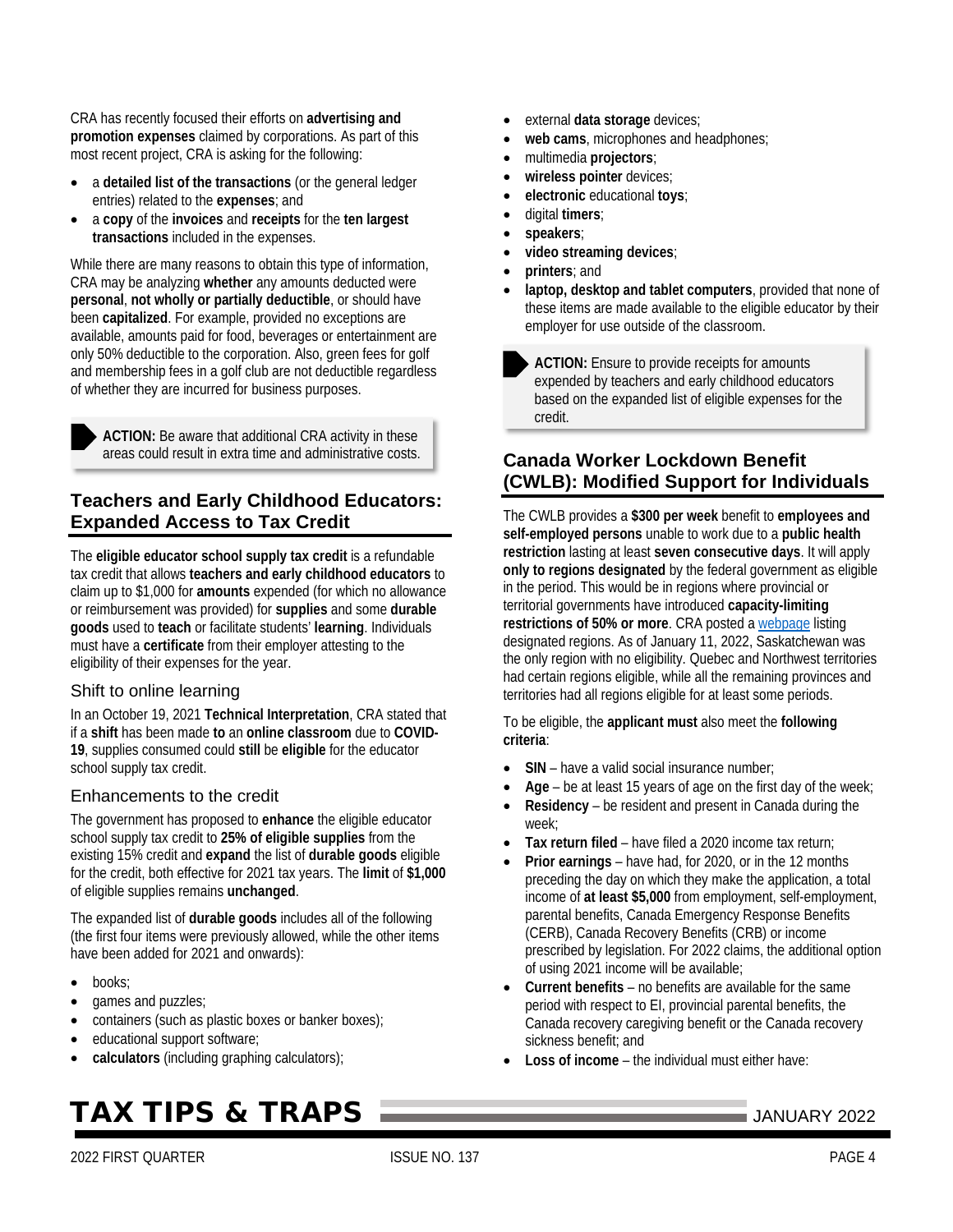- o **lost their employment** during the lockdown period and been unemployed during the week;
- o been **unable to perform** the **self-employment activities** they normally performed immediately before the lockdown period; or
- o their **average weekly income declined** by **at least 50%** compared to their total average weekly employment and self-employment income for 2020 or the 12 months preceding the application (for 2022 claims, the additional option of using average weekly income for 2021 will be available).

Applicants who have **voluntarily ceased to work**, unless the cessation was reasonable, or **failed to return to work** when possible and reasonable to do so, are **ineligible**. Similar to the Canada Recovery Benefit, individuals will be **ineligible** for benefits during **mandatory quarantine or self-isolation** following a return from **international travel**. Where the inability to work results from a **refusal** to comply with a requirement to be **vaccinated against COVID-19**, the individual will be **ineligible**.

Where an individual received CWLB in 2021, their **benefits** will be **reversed** if they **do not file** their **2021 income tax return** by December 31, 2022. Similarly, an individual receiving CWLB benefits in 2022 will **lose entitlement** if they **do not file** their **2021 and 2022 income tax returns** by December 31, 2023.

**Applications** for benefits must be filed by the later of February 16, 2022, or **60 days** from the **end** of the **claim week**.

**ACTION:** If you are eligible, ensure to make a timely claim. Also, if eligible, ensure your 2020 personal tax return was filed, and your 2021 return is filed to avoid required repayments.

# <span id="page-4-0"></span>**Old Age Security (OAS): Clawback Planning**

Individuals who normally receive **OAS are occasionally surprised** when some OAS is subject to a special tax (commonly referred to as a "clawback") with their T1 tax filings due to **high earnings**. In particular, OAS is clawed back at a rate of 15% of adjusted income (AI) received in that year over an indexed threshold amount.

The current and upcoming **threshold amounts** are \$79,845 (2021) and \$81,761 (2022). If receiving **maximum OAS in 2021**  (assuming no changes for items like deferred application, being over age 75, etc.), the full amount will be clawed back if 2021 AI is **\$129,757** or higher.

AI is **net income** before the deduction of any clawback with a few modifications, such as removal of Registered Disability Savings Plan (RDSP) income inclusions.

OAS payments starting in July are subject to withholdings based on AI of the prior calendar year. If it is known that AI for the current year will be **less than that of the prior year**, Form **T1213(OAS)** can be filed to request **reduced** withholdings.

### Some planning considerations

Defer commencement of OAS receipt

Future OAS payment increases of **.6% per month** of delay (to a maximum of 36% for 5 years of deferral) are provided to compensate for the deferral of OAS pension payments. This flexibility may permit a person to **reduce** or **eliminate** the **OAS clawback** by deferring the receipt of OAS until the income of the person is below the AI clawback threshold. If OAS will be clawed back in its entirety, it **costs noting** to delay but provides the benefit of **increased future payments**. Increased OAS payments also increase the AI level at which all OAS is clawed back.

A further possibility for a high-income individual is to **retroactively apply** early in a year after reaching age 65 to receive up to **additional 11 months** of benefits in a single calendar year, hopefully **retaining some benefits** in that one year. For highincome seniors, application could be delayed resulting in the full 36% enhancement and 23 payments received in the year the individual reaches age 72.

#### Use resources that reduce AI

It is important to know **how certain sources of income affect AI** as any changes between the beginning clawback threshold and the amount at which OAS is completely eroded carry a **15% impact** on OAS entitlement. Note that 115% of **ineligible dividends** and 138% of **eligible dividends** are included in AI. On the other hand, only 50% of **capital gains** are included.

#### Watch out for deductions

Certain deductions such as **non-capital and net capital losses**, the **capital gains deduction**, and the **northern residence deduction** will not reduce clawback. As such, for example, while no tax may need to be paid on the sale of qualified small business shares or qualified farm property, OAS could still be significantly impacted. On the other hand, deductions for **pension splitting**, which are discretionary, do reduce AI.

From an overall perspective, it may even be beneficial to shift pension income to the higher-earning spouse if it reduces clawback for the lower earner, despite the increase in marginal tax rates.

# TAX TIPS & TRAPS JANUARY <sup>2022</sup>